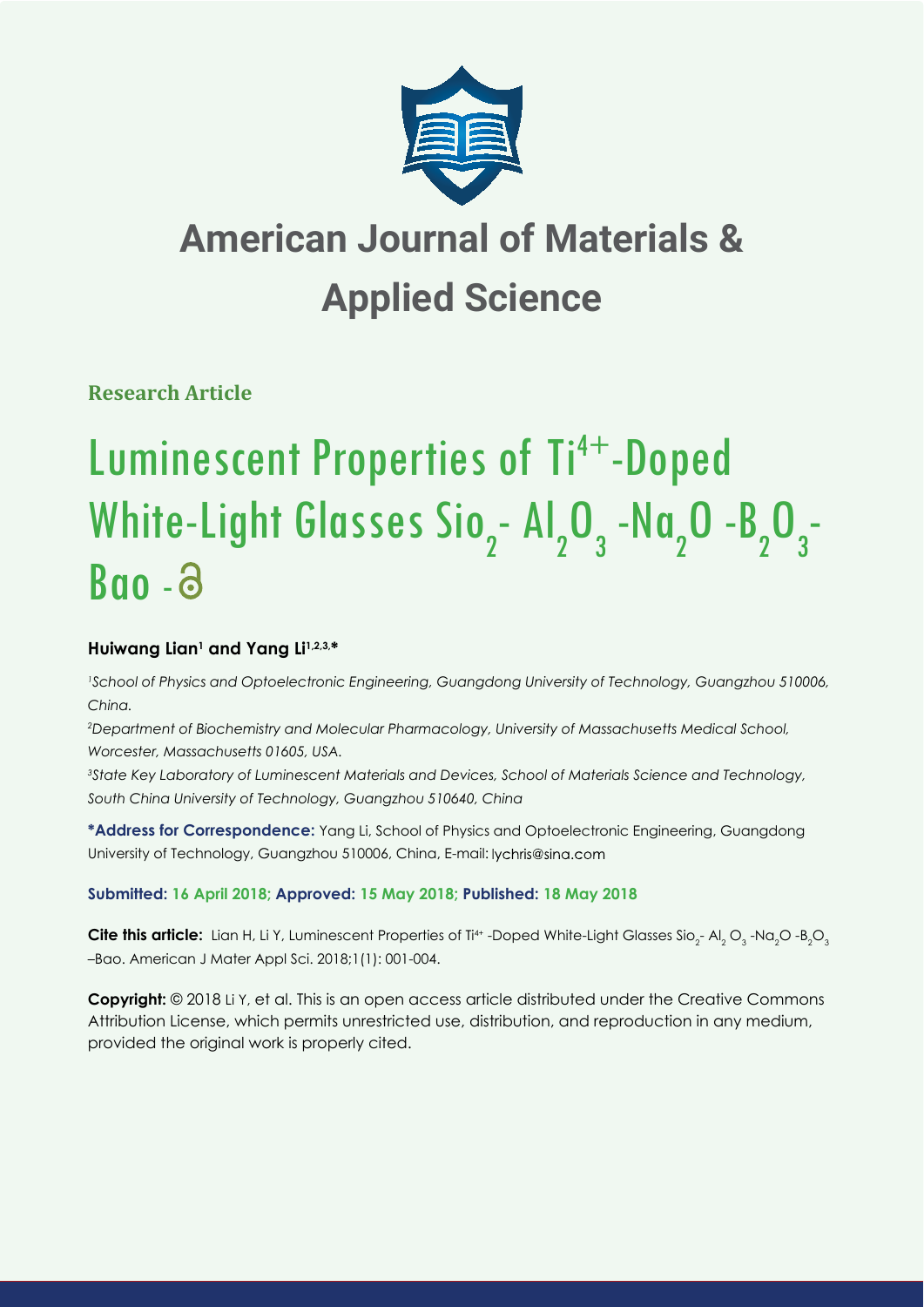## **ABSTRACT**

We investigated the photoluminescence properties and decay curves of SiO<sub>2</sub> -AL<sub>2</sub>O<sub>3</sub> - Na<sub>2</sub> O - BaO-B<sub>2</sub> O<sub>3</sub>-x TiO<sub>2</sub> glasses prepared via the conventional melt quenching method. A broad emission band 400-800 nm peaking at 500 nm was observed in emission spectrum, while a very broad excitation spectral region (from 250 nm to 430 nm) and two main absorption bands at 260 and 400 nm were found. The fluorescence lifetime was measured and all the decay curves were approximated by an exponential decay function. Electron transition occurring between surface defects, oxygen vacancies or self-trapped excitons, support the observed spectroscopic data.

Keywords: Luminescent; Glass; Ti<sup>4+</sup> Ion; White-Light; Fluorescence Lifetime

## **INTRODUCTION**

Applications of transparent glass materials cover from ordinary apparatuses (such as window glasses and glass containers) to precise optical devices (such as lens and fibers) [1-6]. For example, in photovoltaic (PV) modules for solar energy utility, a thin protective layer of superstrate glass with excellent mechanical rigidity, chemical stability, and optical transparency, is laminated on the semiconductor. The spectral transmittance is well considered to maximize the PV efficiency. In crystalline silicon PV modules, any absorption in the superstrate glass from 400 to 1000 nm will introduce additional loss to the final PV efficiency.

In fact, now, novel glasses possessing special emission band are being extensively developed to resolve this issue. Transition metal and rare earth ions are intentionally doped into glasses as active centers and endow those transparent hosts with luminescent properties at various wavelength [7-10]. Many studies have pointed out the relationships between the structure of the host glass and the properties of the doped ions. The transition metal or rare earth ions doped glasses have attracted a great deal of interest because of their well-defined and sharp energy levels and the modifications of the energy level structure.

White light glasses now have found their applications in visual display and decorative art [11-15]. Generally, white light is synthesized by the excitation of a crystalline phosphorus with an Ultra Violet (UV) In GaN LED chip. However, given that conventional LEDs are encapsulated with an epoxy resin, the increase temperature caused by the LED chip can cause resin deterioration, reducing the quality and the intensity of light emission. To replace the crystalline phosphors, one of the alternatives is the glassy systems doped transition metal or rare earth ions, due to their simple fabrication process, low production costs, high transparency and thermal stability. Here, we develop Ti<sup>4+</sup> doped  $SiO_2$  -AL<sub>2</sub> O<sub>3</sub> -Na<sub>2</sub>O –BaO -B<sub>2</sub> O<sub>3</sub> glass which has a broad emission band 400-800 nm. Decay curves and photoluminescence were determined for the prepared glasses.

#### **MATERIALS AND METHODS**

#### **The linear accelerator**

The following chemical reagents were used as starting materials:  $SiO_2$  (99.0%),  $AL_2$   $O_3$  (99.9),  $Na_2CO_3$  (99.8%),  $BaO$  (97.0%),  $H_3BO_3$ (99.5%), *TiO<sub>2</sub>* (99.99%). In the following, sample nomenclature is xSyAzB. E.g., 30S15A20B for  $x = 3$ , y=15 and z=20. Batches of starting materials were mixed homogeneously in an agate mortar and melted in a pure alumina crucible at 1050 °C for 1h in the air, and then were quickly poured onto steel plate preheated at 400 °C, and cooled to room temperature to obtain glass. All glass samples were cut and polish in proper shape for further studies. The preparing conditions listed in Table 1 (composition, melting temperature) were determined based on the many experimental trials. The visible luminescence spectra and decay curves were measured with a highresolution spectrofluorometer (UK, Edinburgh Instruments, and FLS980) equipped with a 500 W Xenon lamp as an excitation source, with a Hamamatsu R928P visible photomultiplier (250 nm-850 nm). The measured spectral ranges for excitation and emission were 250-430 and 400-800 nm, respectively.

#### **RESULTS AND DISCUSSION**

The photoluminescence analysis is used for measuring of recombination of electron-hole radiative. This spectrum is used here for investigation of defects that created due to adding Titanium ion.

Figure 1 shows the emission spectrum of 30S15A20B glass excited at 254 nm. A single broad emission band was observed. Photoluminescence spectrum can be caused by surface defects, oxygen vacancy or self-trapped excitons [16-19]. In addition, surface chemistry can effect on this spectrum. The emission band at 506 nm is probably related to surface bonds or oxygen vacancy on the surface of TiO<sub>2</sub> crystal. Also, it is believed that 30S15A20B glass acts as electron saver for electron absorption that TiO<sub>2</sub> produced under light source irradiation and excited by a photon. This phenomenon resulted in decrease electron population at  $\rm TiO_2$  and inhibition of electron-hole

| <b>Table 1:</b> Preparing Conditions (composition of staring materials, melting<br>temperatures). |                                                                                                 |                                     |                                        |
|---------------------------------------------------------------------------------------------------|-------------------------------------------------------------------------------------------------|-------------------------------------|----------------------------------------|
| <b>Sample</b>                                                                                     | Composition (in mol %)                                                                          | <b>Composition (in</b><br>wt $\%$ ) | Melting-<br>quenching/<br>abbreviation |
| 30S15A20B                                                                                         | 30SiO <sub>2</sub> -15AL <sub>2</sub> O <sub>3</sub> -20Na <sub>2</sub> O<br>$-20BaO-15B2O2$    | $0.6$ TiO <sub>2</sub>              | 105°C.1h                               |
| 30S10A25B                                                                                         | 30 SiO <sub>2</sub> -10 AL <sub>2</sub> O <sub>3</sub> -20 Na <sub>2</sub> O<br>$-25BaO-15B2O2$ | $0.6$ TiO <sub>2</sub>              | 1050°C, 1h                             |
| 35S10A20B                                                                                         | 35-10 AL <sub>2</sub> O <sub>3</sub> -20 Na <sub>2</sub> O<br>$-20Ba\bar{O}-15B_5O_3$           | $0.6$ TiO                           | 1050°C,1h                              |

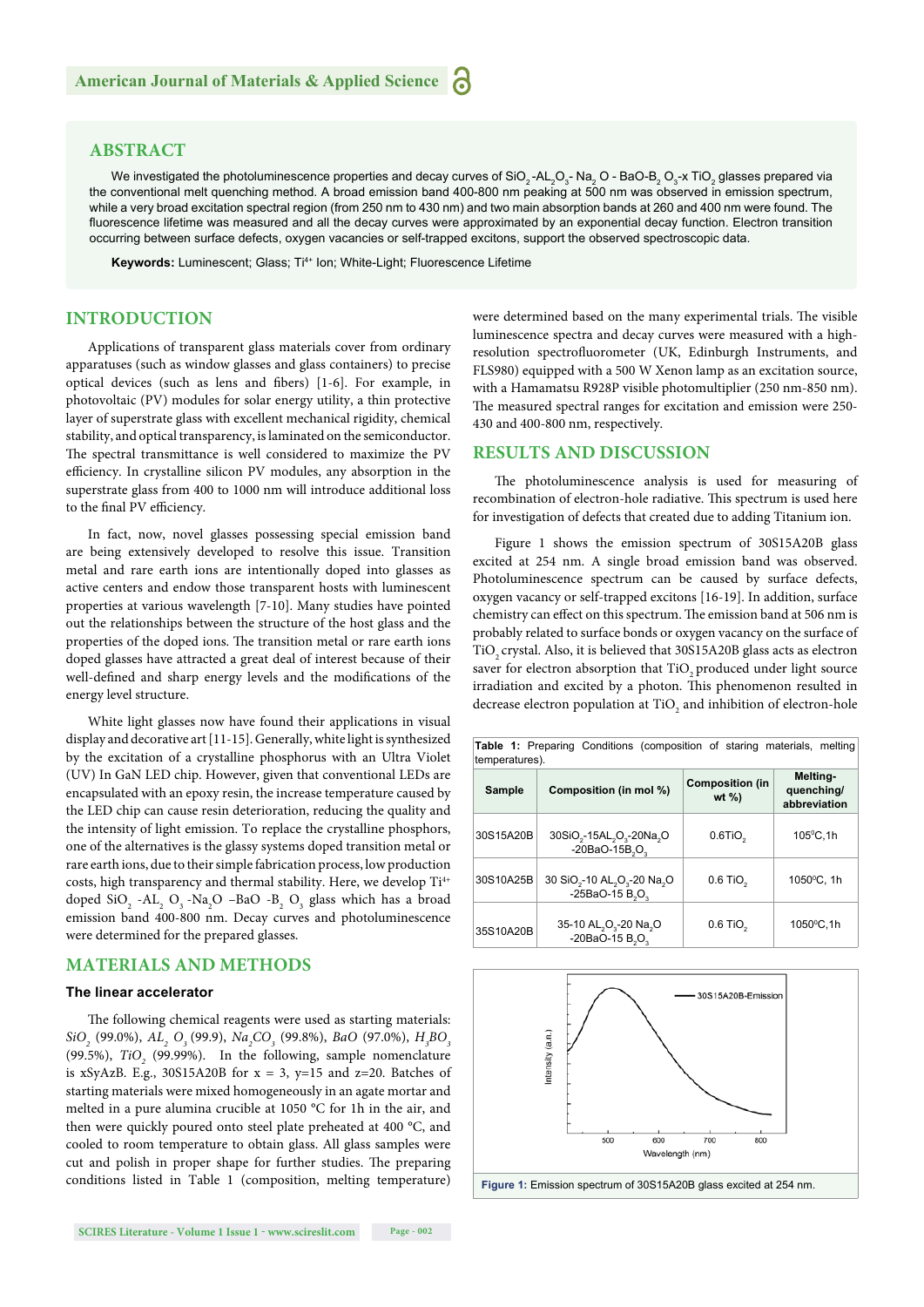# **American Journal of Materials & Applied Science**

(e- / h+ pair) recombination. Figure 2 shows the excitation spectrum of 30S15A20B glass. The excitation spectrum covers a very broad spectral region (from 250 nm to 430 nm) and contain two main absorption bands at 264 and 408 nm.

Figure 3 shows the emission spectrum of 30S10A25B glass excited at 254 nm. Under excitation at 254 nm, the glass exhibits the emission peaking at 510 nm in30S10A25B glass. The strong peak that its center is 510 nm is probably due to the dangling bonds or oxygen vacancies in TiO<sub>2</sub> crystal surface.

Figure 4 shows the emission spectrum of 35S10A20B glass excited at 254 nm. Under excitation at 254 nm, the glass exhibits the emission peaking at 490 nm in 35S10A20B glass.

Figure 5 shows the fluorescence decay curves of 30S15A20B glass by monitoring 506 nm emission under the excitation of 264 nm light. The fluorescence lifetime is 3.993ms. Figure 6 shows the fluorescence















decay curves of 30S15A20B glass by monitoring 506 nm emission under the excitation of 408 nm light. The fluorescence lifetime is 1.649ms. The decay curves can be well fitted by the exponential function [20]:

$$
I(t) = A_{1} \exp(-t / t_{1}) + I_{0} \qquad (1)
$$

Where  $I(t)$  is relative fluorescence intensity at decay time t,  $A_1$  and I0 are constants, and  $τ$ <sub>*,*</sub> represents the lifetime.

#### **CONCLUSIONS**

We synthesized  $Ti^{4+}$ -doped  $SiO_2$  -AL<sub>2</sub> O<sub>3</sub> -Na<sub>2</sub>O -BaO -B<sub>2</sub> O<sub>3</sub> glasses via the conventional melt quenching method. We investigated the emission spectra and excitation spectra and decay curves of different glass composition. The 30S15A20B, 30S10A25B, 35S10A20B glasses show the broad emission band 400-800 nm peaking at 506 nm, 510 nm and 490 nm, respectively. Moreover, the excitation spectrum covers a very broad spectral region (from 250 nm to 430 nm) and contain two main absorption bands at 260 and 400 nm. The fluorescence decay curves of 30S15A20B glass can be well fitted by the exponential function. The fluorescent lifetime by using 264 nm light excitation (3.993 ms) is larger than that by using 408 nm ligh excitation (1.649 ms).

#### **ACKNOWLEDGEMENT**

We acknowledges financial support from the National Natural Science Foundation of China (Grant Nos. 51602063, 21671045,  $21471038$  and  $51472091$ ). This work was also supported by the Tip-Top Scientific and Technological Innovative Youth Talents of Guangdong Special Support Program (2016TQ03R281) and Open Fund of the State Key Laboratory of Luminescent Materials and Devices (South China University of Technology).